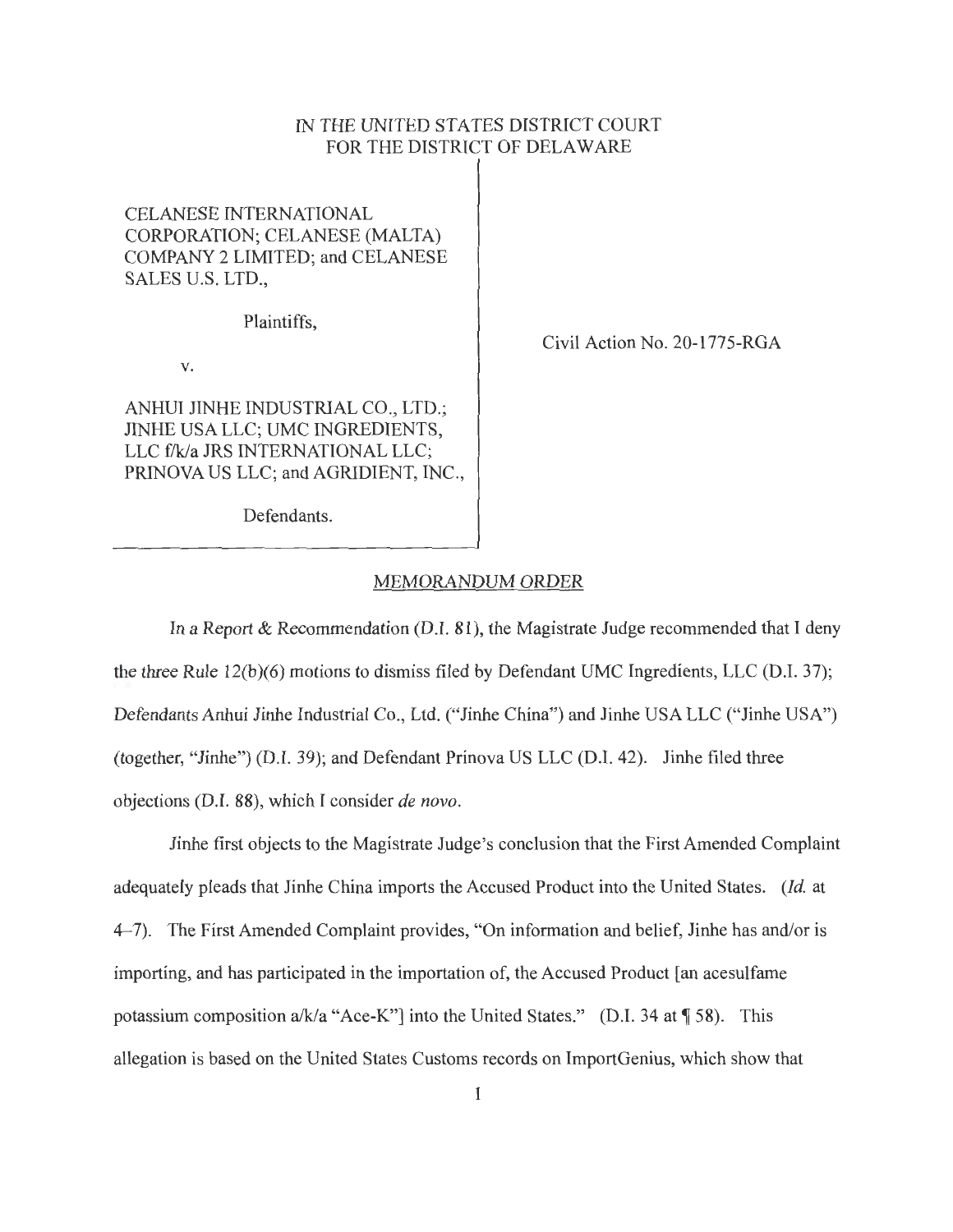Jinhe China sells the Accused Product to the U.S. Defendants and has at least some involvement in the import process. *(See, e.g., D.I. 34, Exs. M–P).* The extent of Jinhe China's involvement is a factual dispute not properly resolved on a motion to dismiss. (D.I. 81 at 10). Thus, the first objection is OVERRULED.

Jinhe's second objection, relating to knowledge for induced infringement, is OVERRULED. The Magistrate Judge held that the First Amended Complaint's allegation of knowledge based on the filing of the original complaint is sufficient to state a claim for post-suit induced infringement. I agree. *See Wrinkl, Inc. v. Facebook, Inc.*, 2021 WL 4477022, at \*7 (D. Del. Sept. 30, 2021).

Jinhe lastly objects to the Magistrate Judge's conclusion that the First Amended Complaint sufficiently pleads specific intent to induce infringement.  $(D.I. 88$  at  $9-10$ ). The First Amended Complaint alleges that Jinhe China "has acted with the specific intent to induce third parties, including suppliers and/or retailers/distributors, to sell, offer for sale, use, and/or import into the United States, without license or authority, the Accused Product." (D.I. 34 at  $\P$ 80, 96, 112, 128). The Magistrate Judge found that this allegation, along with the allegations that Jinhe China had knowledge of the infringement yet continued to manufacture the Accused Product using the processes covered by the Asserted Patents, raised a reasonable inference that Jinhe China had the specific intent to induce infringement. (D.I. 81 at 16).

Although this is a close case, I agree with the Magistrate Judge that Plaintiffs have pleaded enough to support an inference of specific intent. Jinhe China was aware of the infringement as of the filing of the original complaint yet continued to sell the Accused Product to the U.S. Defendants and on its global "Products" website. (D.I. 34 at  $\mathbb{I}$  54, 56); *DoDots*